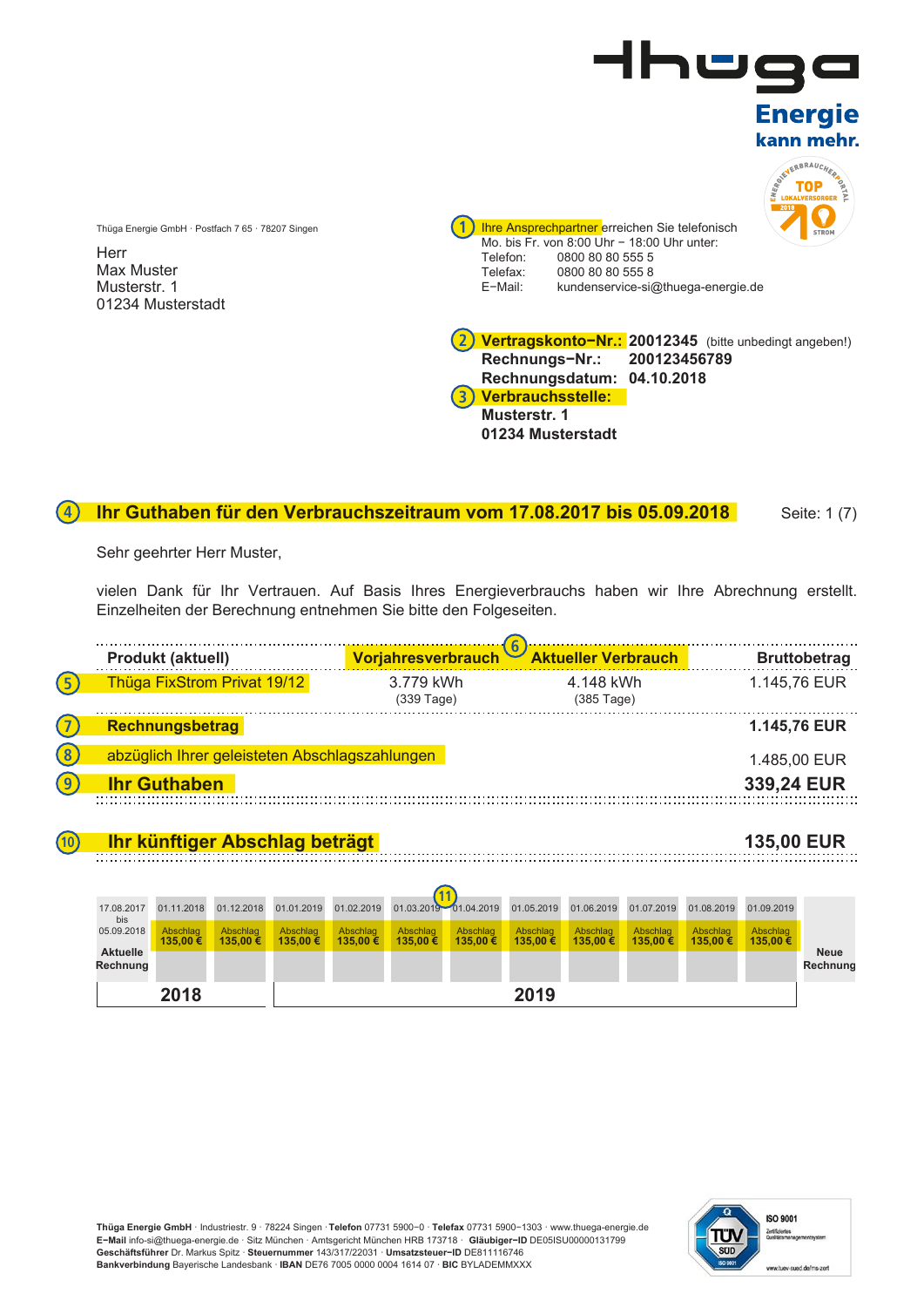Das Guthaben wird auf folgendes Konto überwiesen:

**IBAN: DE12345678900001234567 Bank: Musterbank** 

Der Schutz Ihrer persönlichen Daten ist uns sehr wichtig. Im Rahmen der zum 25.05.2018 in Kraft getretenen EU−Datenschutzgrundverordnung haben wir unsere Datenschutzbestimmungen aktualisiert. Unsere Datenschutzerklärung entnehmen Sie bitte dem Anhang dieser Rechnung zu Ihrer Information. Weitere Informationen erhalten Sie unter www.thuega−energie.de/datenschutz

Mit freundlichen Grüßen

Thüga Energie GmbH

**12**

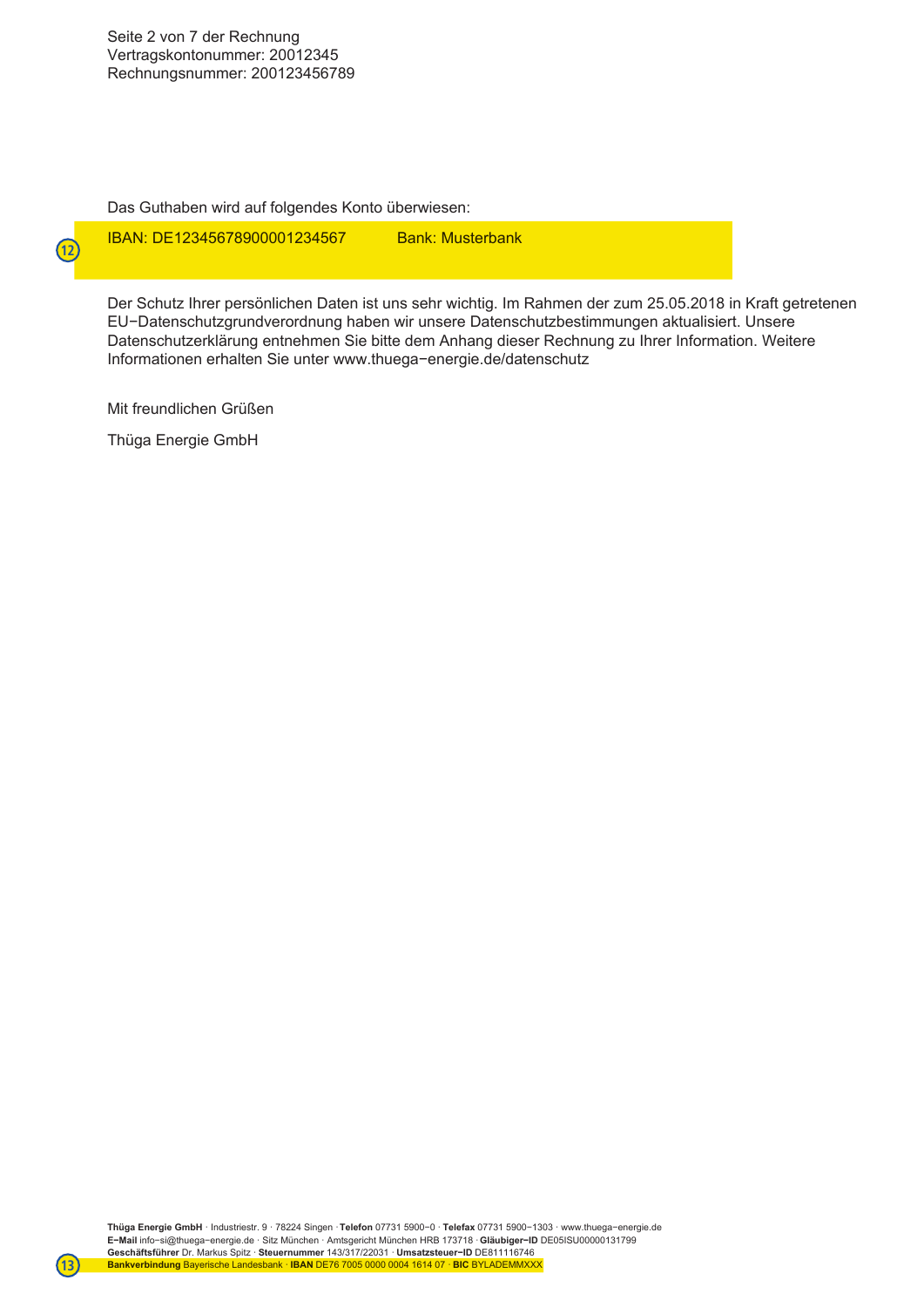# **General Information about the Invoice Structure (Page 1 and 2)**



**2**

## **Ansprechpartner (Contact person)**

Our contact data: You can reach us by telephone, fax or email. Or we will gladly assist you in person in our RegioCenter.

# **Vertragskontonummer (Contract account number)**

Each customer has his/her own contract account number. Please include this number in all correspondence, telephone calls and wire transfers to allow us to handle your concerns as expediently as possible.

# **Verbrauchsstelle (Consumption point)**

**3**) The consumption point is the address to which we deliver the electricity. In most cases, this will be your flat or your house. The address of the consumption point may be different from your invoice address. For example, this may be the case if you are a landlord and you receive the electricity bill for the flat you are letting.



You will receive an invoice for the amount of electricity you used during this period. Generally, this invoice covers a period of 12 months. This is the time period between the previous and the most recent reading.

## **Ihr Produkt (Your product)**

Here, you can see the product you have currently selected. If you changed your product in the course of the consumption period, you will find your previous product in the invoice data on page 3.

# **Ihr persönlicher Energiebedarf (Your personal energy demand)**

Your energy consumption from this invoice is compared to the consumption of the previous year. Thus, you can see at a glance how much more or less energy you used.

# **Rechnungsbetrag (Invoice amount)**

**7** The gross price of the amount of electricity you used. This consists of the base price, the usage-based working price and the value added tax. The detailed breakdown of this calculation is shown on page 3 in the invoice data.

# **Geleistete Abschlagszahlungen (Advance payments rendered)**

8) This is the sum of the monthly advance payments you have made during the consumption period. These will be subtracted from the invoice amount.

## **Guthaben / zu zahlender Restbetrag (Credit / remaining balance due)**

We will reimburse you for the amount of credit if the sum of the advance payments rendered exceeds the invoice amount. For this purpose, please send us your banking details, if you have not done so already. Otherwise, we will apply your credit to the next request for advance payment, at the latest. If the invoice amount is higher than the advance payments rendered, the remaining balance must be remitted to us. You can conveniently do this via SEPA direct debit mandate, wire transfer or cash deposit (at your bank).

# **Ihr künftiger Abschlagsbetrag (Your future advance payment)**

Your advance payment for the coming consumption year was determined on the basis of your personal energy demand as well as the currently applicable prices. If no annual usage information is available yet, the calculation of your advance payment is based on your grid operator's usage prognosis.

Please note that the Thüga Energie GmbH requests 11 advance payments per year and generates the annual invoice in the 12th month. If we requested an advance payment in the 12th month, there either would be 2 requests during that month (one request for advance payment and one annual invoice request), or one request for advance payment and one reimbursement from the annual bill.

#### **11 Fälligkeitstermine (Due dates)**

The included timeline shows the monthly due dates and the amount of the advance payments at a glance. You can conveniently make payments via SEPA direct debit mandate, wire transfer or cash deposit (at your bank).



# **Zahlungsmodalitäten (Payment arrangements)**

Here, you will find your current payment method.

### **13 Bankverbindung der Thüga Energie GmbH (Banking details for the Thüga Energie GmbH)**

This shows our banking information. If you did not authorise a SEPA direct debit mandate, you can use this to make your payments.



**9**

**10**

**4**

**5**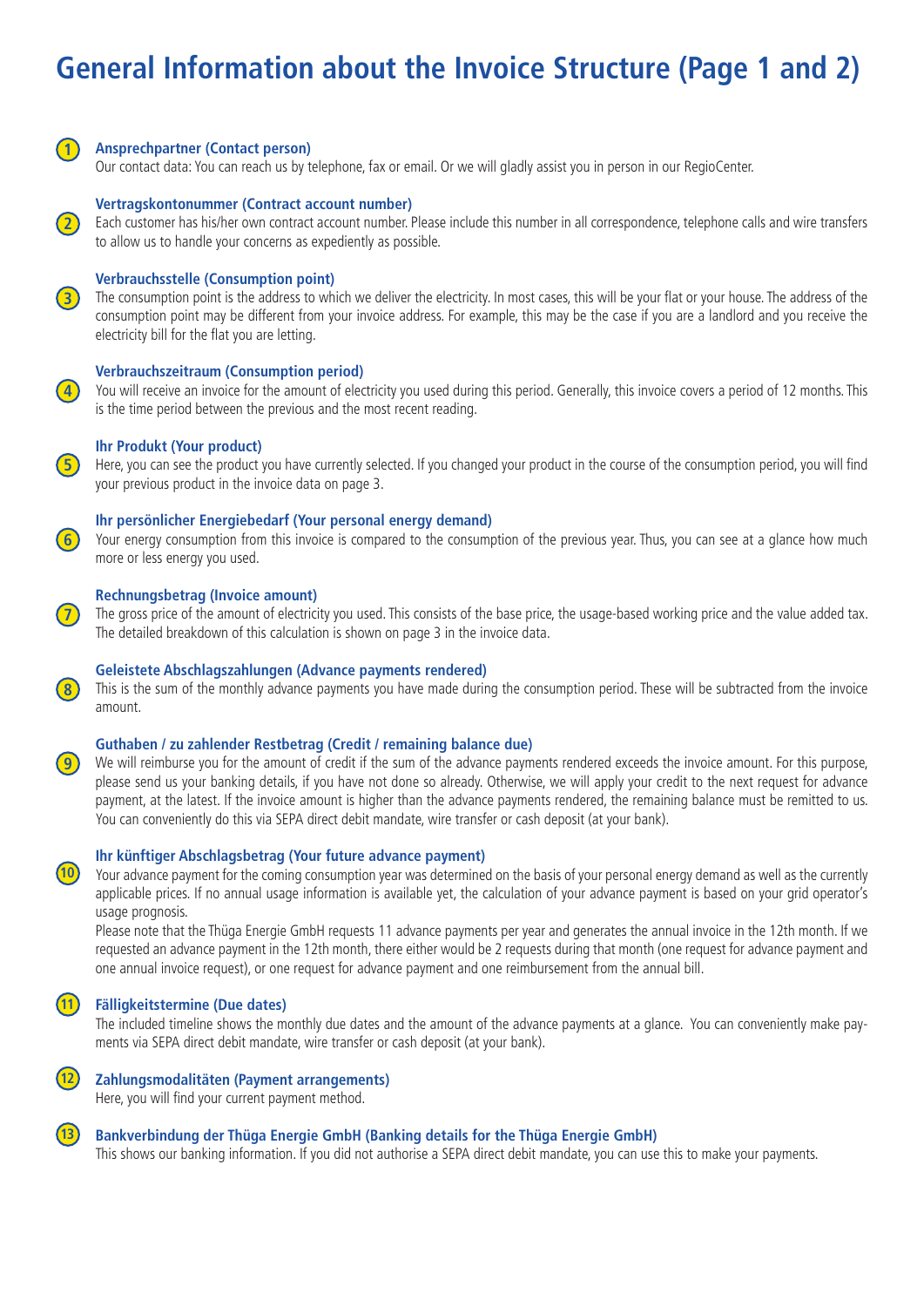# **Strom: Vertrag 30100982 Marktlokation: 50919246427 Messlokation: DE0005997822400000010003130090010 Codenummer (Netzbetreiber): 9900599000001**

Netzbetreiber: Thüga Energienetze GmbH, Bahnhofstr. 104, 67105 Schifferstadt Messstellenbetreiber: Thüga Energienetze GmbH, Bahnhofstr. 104, 67105 Schifferstadt

| Verbrauchsdaten vom 17.08.2017 bis 05.09.2018                                                                                                                                                                                                                                                                                                                                                                           | Stand alt Art <sup>2</sup> Stand neu Art <sup>2</sup>              |                    | bis                        |                  |               |                     | Differenz x Faktor <sup>3</sup> = Verbrauch/Leistung |
|-------------------------------------------------------------------------------------------------------------------------------------------------------------------------------------------------------------------------------------------------------------------------------------------------------------------------------------------------------------------------------------------------------------------------|--------------------------------------------------------------------|--------------------|----------------------------|------------------|---------------|---------------------|------------------------------------------------------|
| Zähler <sup>1</sup> 44378321                                                                                                                                                                                                                                                                                                                                                                                            |                                                                    |                    |                            |                  |               |                     |                                                      |
| <b>HT</b>                                                                                                                                                                                                                                                                                                                                                                                                               | 59.121,00<br>$\mathsf{A}$                                          | 63.269,00          | 05.09.2017<br>$\mathsf{A}$ |                  | 4.148,00      | 1,00                | 4.148 kWh                                            |
| Gesamtverbrauch                                                                                                                                                                                                                                                                                                                                                                                                         |                                                                    |                    |                            |                  |               |                     | 4.148 kWh                                            |
| Erläuterungen                                                                                                                                                                                                                                                                                                                                                                                                           |                                                                    |                    |                            |                  |               |                     |                                                      |
| $\mathbf{1}$                                                                                                                                                                                                                                                                                                                                                                                                            | AZ = Abzugszähler HT = Hochtarif NT = Niedertarif SL = Schwachlast |                    |                            |                  |               |                     |                                                      |
| $\mathbf{2}% =\mathbf{2}+\mathbf{2}+\mathbf{3}+\mathbf{4}+\mathbf{5}+\mathbf{5}+\mathbf{5}+\mathbf{6}+\mathbf{6}+\mathbf{5}+\mathbf{5}+\mathbf{6}+\mathbf{5}+\mathbf{6}+\mathbf{6}+\mathbf{5}+\mathbf{5}+\mathbf{6}+\mathbf{6}+\mathbf{6}+\mathbf{5}+\mathbf{5}+\mathbf{6}+\mathbf{6}+\mathbf{6}+\mathbf{6}+\mathbf{6}+\mathbf{5}+\mathbf{6}+\mathbf{6}+\mathbf{6}+\mathbf{6}+\mathbf{6}+\mathbf{6}+\mathbf{6}+\mathbf$ | A = Ablesung K = Kundenablesung S = Schätzung H = Hochrechnung     |                    |                            |                  |               |                     |                                                      |
| Faktor = Messwandlerfaktor<br>з                                                                                                                                                                                                                                                                                                                                                                                         |                                                                    |                    |                            |                  |               |                     |                                                      |
|                                                                                                                                                                                                                                                                                                                                                                                                                         |                                                                    |                    |                            |                  |               |                     |                                                      |
| <b>Abrechnungsdaten</b><br>(18)                                                                                                                                                                                                                                                                                                                                                                                         |                                                                    |                    |                            |                  |               |                     |                                                      |
| (19)<br><b>Tarif: Thüga FixStrom Privat 19/12</b>                                                                                                                                                                                                                                                                                                                                                                       |                                                                    |                    |                            |                  |               |                     |                                                      |
| HT-Verbrauch                                                                                                                                                                                                                                                                                                                                                                                                            | 17.08.2017-31.12.2017                                              |                    | 1.476 kWh x 20,9000 ct/kWh |                  |               |                     | 308,48 EUR<br>$=$                                    |
| HT-Verbrauch                                                                                                                                                                                                                                                                                                                                                                                                            | 01.01.2018-05.09.2018                                              |                    | 2.672 kWh x 21,3700 ct/kWh |                  |               |                     | 571,01 EUR<br>$=$                                    |
| Grundpreis                                                                                                                                                                                                                                                                                                                                                                                                              | $17.08.2017 - 05.09.2018 =$                                        |                    | 385 Tage                   | 79,0000 EUR/Jahr |               |                     | 83,33 EUR                                            |
| Nettorechnungsbetrag                                                                                                                                                                                                                                                                                                                                                                                                    |                                                                    |                    |                            |                  |               |                     | 962,82 EUR                                           |
| Umsatzsteuer                                                                                                                                                                                                                                                                                                                                                                                                            | 19 %<br>von 962,82 EUR                                             |                    |                            |                  |               |                     | 182,94 EUR                                           |
| Bruttorechnungsbetrag                                                                                                                                                                                                                                                                                                                                                                                                   |                                                                    |                    |                            |                  |               |                     | 1.145,76 EUR                                         |
|                                                                                                                                                                                                                                                                                                                                                                                                                         |                                                                    |                    |                            |                  |               |                     |                                                      |
| im Nettorechnungsbetrag enthaltene Stromsteuer HT                                                                                                                                                                                                                                                                                                                                                                       |                                                                    |                    |                            |                  |               |                     | 85,03 EUR                                            |
| Der oben genannte Nettorechnungsbetrag enthält 344,33 EUR für den Netzzugang, 11,34 EUR entfallen davon auf den<br>Messstellenbetrieb, 1,55 EUR auf die Messung und 65,95 EUR auf die Konzessionsabgabe.                                                                                                                                                                                                                |                                                                    |                    |                            |                  |               |                     |                                                      |
| (20)<br><b>Zahldaten</b>                                                                                                                                                                                                                                                                                                                                                                                                |                                                                    | <b>Nettobetrag</b> |                            | <b>USt</b>       |               | <b>Umsatzsteuer</b> | <b>Bruttobetrag</b>                                  |
| gemäß o. g. Abrechnungsdaten                                                                                                                                                                                                                                                                                                                                                                                            |                                                                    | 962,82 EUR         |                            | 19,00 %          |               | 182,94 EUR          | 1.145,76 EUR                                         |
| abzügl. geleistete Abschlagszahlungen                                                                                                                                                                                                                                                                                                                                                                                   |                                                                    | $-1.247,95$ EUR    |                            | 19,00 %          | $-237,05$ EUR |                     | $-1.485,00$ EUR                                      |
| Ihr Guthaben                                                                                                                                                                                                                                                                                                                                                                                                            |                                                                    | $-285,13$ EUR      |                            |                  |               | $-54,11$ EUR        | $-339,24$ EUR                                        |
| Ihr künftiger Abschlagsbetrag Strom                                                                                                                                                                                                                                                                                                                                                                                     |                                                                    | <b>Nettobetrag</b> |                            | <b>USt</b>       |               | <b>Umsatzsteuer</b> | <b>Bruttobetrag</b>                                  |

113,45 EUR 19,00 % 21,55 EUR 135,00 EUR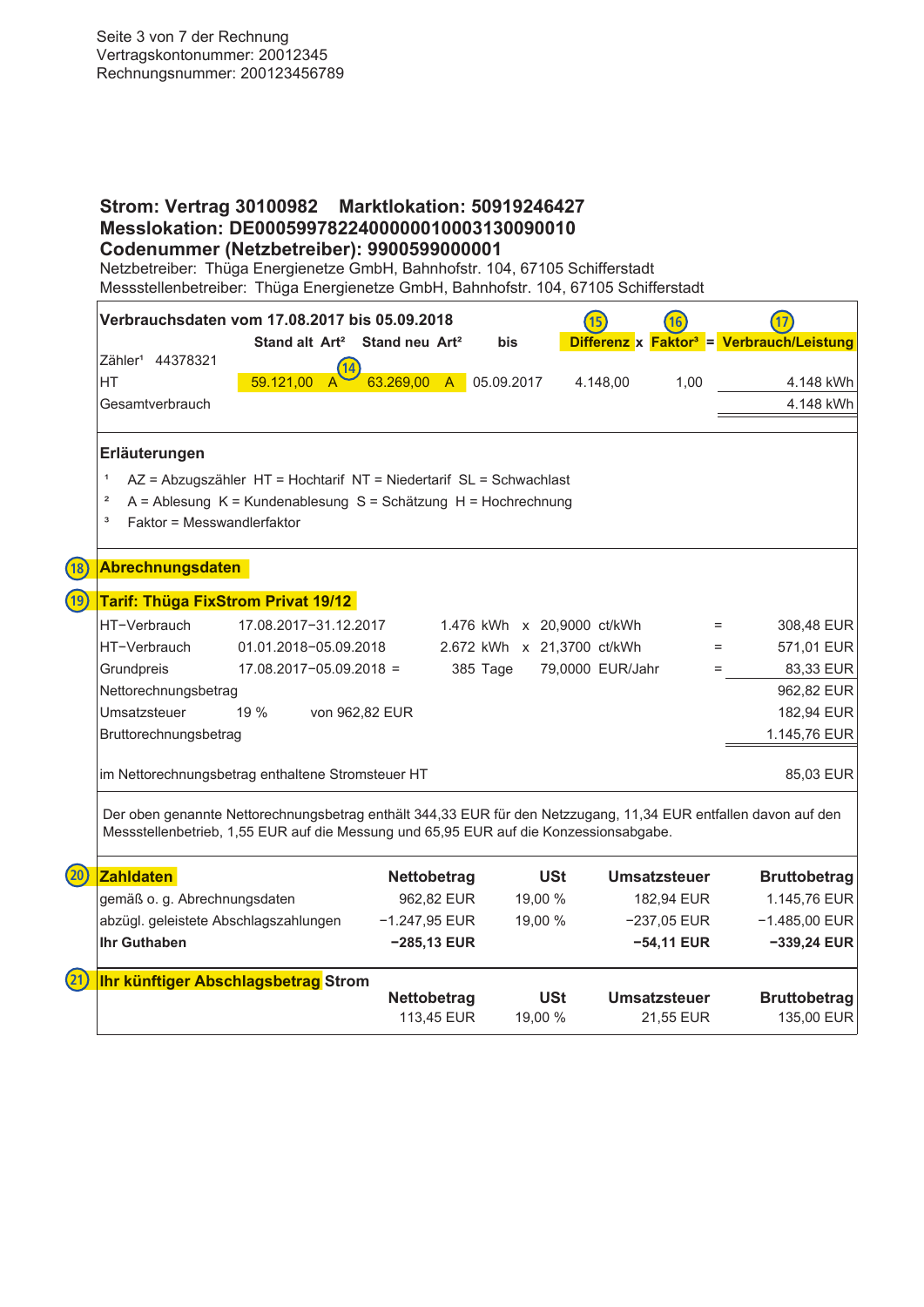# Seite 4 von 7 der Rechnung Vertragskontonummer: 20012345 Rechnungsnummer: 200123456789

|                    | <b>Hinweise</b>      | Die Stromsteuer mit einem Regelsatz von 2,05 ct/kWh weisen wir separat aus. |           |
|--------------------|----------------------|-----------------------------------------------------------------------------|-----------|
| (22)               | <b>Vertragsdaten</b> |                                                                             |           |
|                    | Produktname          | Thüga FixStrom Privat 19/12                                                 |           |
|                    | Vertragsende         | 31.12.2019 (nächstmöglicher Kündigungstermin)                               |           |
|                    | Laufzeitverlängerung | Verlängerung um 12 Monate                                                   |           |
|                    | Kündigungsfrist      | 2 Monate zum Laufzeitende                                                   |           |
| $\left( 23\right)$ | Vergleichsverbrauch  | <b>Zeitraum</b>                                                             | Verbrauch |
|                    |                      | <b>bis</b><br>von                                                           |           |
|                    | Vorjahresverbrauch   | 13.09.2016-16.08.2017 (338 Tage)                                            | 3.779 kWh |
|                    | Aktueller Verbrauch  | 17.08.2017-05.09.2018 (385 Tage)                                            | 4.148 kWh |